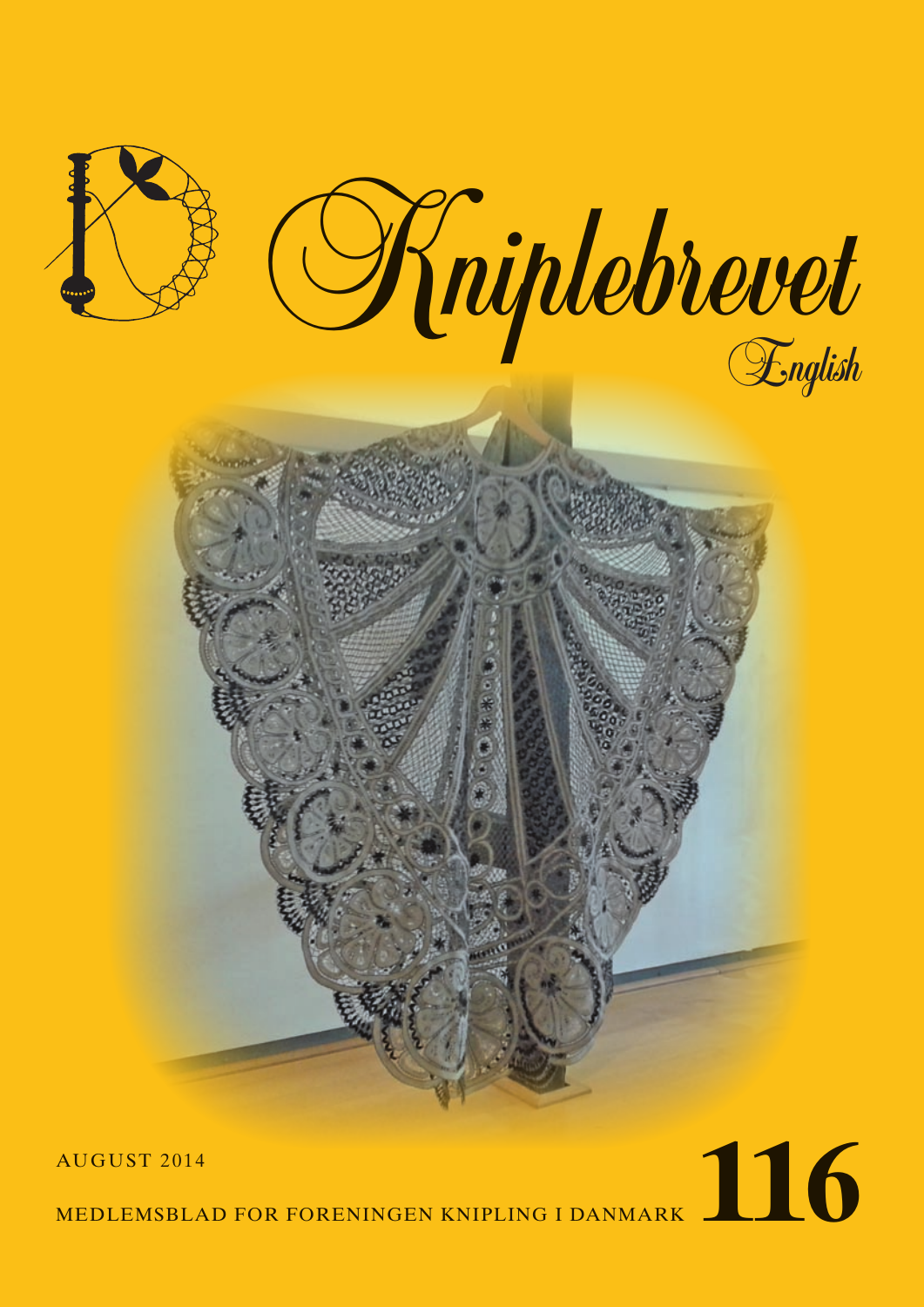## **Dear members**

'Midsummer, Midsummer, you are on your way, oh, how I love you'. This line is part of a song written by my husband, a praise to the Midsummer and its long, light days. It is a wonderful, airy song, and I do not, at any moment, disagree with what he writes and sings. The time around Midsummer is wonderful, but we are already on our way into the darker seasons again. Every season has its charm and its own 'hustle and bustle'. We can take out our lace pillows again, join groups or sit alone and get all our thoughts connected into all the wonderful lace that is made all around.

The members of the board have also had some vacation, but not much. We are working towards the annual meeting next year, where our association turns 30 years old. This occasion has to be celebrated with something special, and you may already start to look forward to it. We also work on getting our home-page updated. It is hard to find way on our home-page at the moment, and we hope that the new construction will improve this. We have also composed a form, which you can find in this number of our magazine. This form is meant to be a work tool for new ideas. If you have an idea for something for us to work on, please, fill in the form, and we will have a look at it. We notified you in the last Kniplebrevet that we have established a news-mail-group, to whom we send out news that occurs between publications of Kniplebrevet. These news- letters will mostly also be published on our home-page. If you wish to receive the news-letters, please, send a mail to… formand@knipling-i-danmark , and you will be established in the group.

The summer has given us lots of good adventures, both in the Danish and the outlandish summer-landscapes, and in between there have also been lace-events. If you have experienced something concerning lace during the summer, we would love to hear about it.

Finely, I would like to wish you all a good fall - and lace season.

The next time you may meet our association, will be at 'Kniplemessen in Slagelse 'and 'Fritidsmessen in Fredericia'. Both fairs take place the last week-end of October.

#### **In memoriam Karin Hoffritz 1947-2014**

I was saddened by the news that another of our very competent lace makers is no longer with us.

Karin was a fantastic teacher and designer. Her background was an education as a subject teacher, first from Haandarbejdets Fremmes Lærerseminarium (Haandarbejdets Fremme teacher training college) in 1971 and later as a subject teacher of lace from the teacher training college in Bruges, Belgium in 1988.

Karin was an adviser for the Open Air Museum and the Danish Museum of Art & Design. She wrote among other things the passage 'Lacemaking in Denmark in the 20th century' (Pomp and Poetry, Lace through 400 years, the Danish Museum of Art & Design 1991).

She taught lace in Copenhagen, at the folk high school in Haslev and the teacher training college of needlework Skals etc. For several years Karin had a close collaboration with Jana Novak.

The Danish Lace Association has benefitted from Karin's competence through the years. Numerous are the articles, patterns, pages of technique etc. she produced for Kniplebrevet. Karin was also an instructor at the subject of the year in Blumenwerk 1995 and christening dresses through the ages, 2000.

Nobody who has been at a workshop with Karin in Tønder or in the Danish Lace Association has doubts about her big commitment to the handicraft and her interest in making it well known, particularly through clothing. Karin was always open to new ideas and always willing to help you if you needed it.

Her concluding work in Bruges: 'Det københavnske kniplemiljø i de sidste 100 år' (The Copenhagen lacemaking milieu for the last 100 years) is a very interesting work that among other things tells the story of The School of Drawing and Art Industry for Women, and you appreciate the huge significance it had to why we are still making lace. Here some of our most competent designers and teachers have been educated, among others, Johanne Nyrop-Larsen, Charlotte Rud, Esther Jedgin Winkel, Astrid Elton Hansen, Helene Schou and others.

In addition to teaching Karin exhibited both at home and abroad, latest at the lace festival Tønder where we once again got to enjoy her beautiful work in Tønder point ground lace transformed into modern demand both in clothing but also in jewellery.

Karin also had a huge impact on lace making in Japan where she had a good friend, Miako Yasuda, who she got to know in Bruges and with whom she worked together after the education. One outcome was the exhibition 'Danish Lace in Japan' in 1995 and from this exhibition a lovely catalogue was published with pictures of many of Karin's lace.

Karin will be missed in the lace making circle by the many who benefitted from her teaching, lovely patterns and huge knowledge of lace making.

All honour to her memory

#### *Karin Vontillius, Odense*

Karin Hoffritz and I met each other through our husbands who were colleagues. I moved to Belgium with my husband in 1983, and Karin arrived with her family a year or so later. We both had boys in the same class so we saw a great deal of each other. Karin began the three years education to become a teacher in lace making in Bruges and needed somewhere to stay when her husband's work in Belgium ended after 2 ½ years so she moved in with us with her two youngest children. I was a little interested in her lace because my mother had begun making lace. But I had just given birth to our fourth child and thought that lace making was too time-consuming and difficult.

Karin and I kept in touch after they moved to Denmark. Always willing to help and hospitable they welcomed one of our sons in the years he spent studying for his high school certificate in Denmark. When I learnt that they were returning to Belgium in 1996, I asked Karin if she would teach me how to make lace. It was three lovely years where we met and made lace once a week. In the beginning it was with mixed feelings for me because my mother had died just before I started making lace so I could not tell her how much I enjoyed it, but at the same time it was delightful to talk to Karin as she was always good at listening, and it was nice that I could continue my mother's hobby.

As everybody who has been taught by Karin knows, she was a splendid teacher. She was patient and good at explaining. She was good at encouraging, and mistakes were just regarded as opportunities to learn some more. Things should be correct but there was room for creativity. And Karin's own designs were very creative. She made many fine things that were not only pretty but also good to learn from. There were often challenges in her design but also great simplicity.

I also had the pleasure of spending a week by the Belgian shore with Karin and her friends from Bruges where we made lace for all we were worth. It was 12 years where Karin spent the week developing her patterns and speaking with friends and acquaintances. Here she was praised for her lace and here she could talk about her lovely children, children-in-law and grandchildren. But she was also a good friend: always interested in others' work and in their lives and interests.

She was very well liked and will be greatly missed.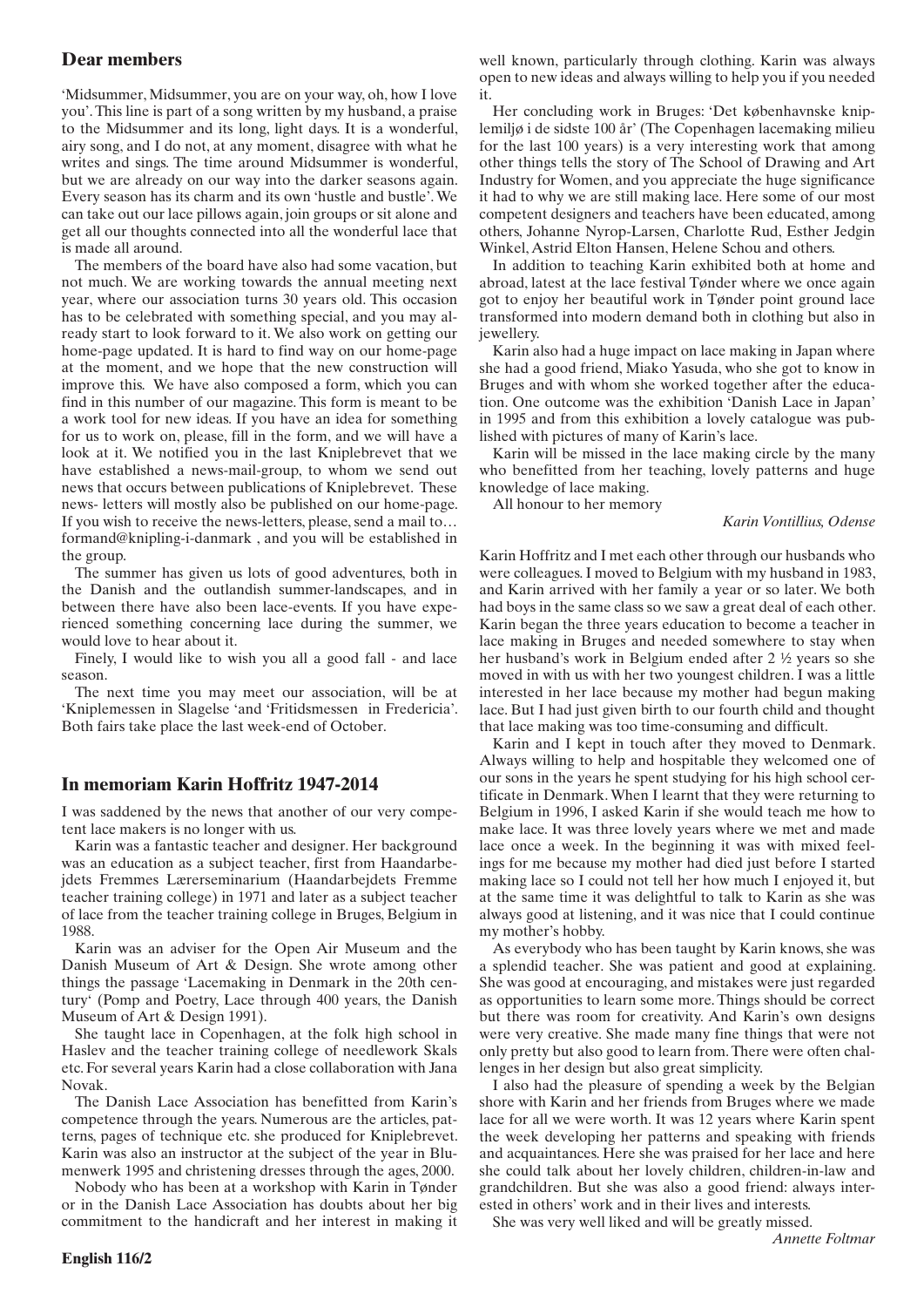# **Birds of a feather flock together… by Susanne Andersen**

A very precise heading for an article on the northern Jutlandian lace fair – this saying, if any, characterized this weekend. It is therefore a fair much anticipated, and when Peter and Inge Sørensen invite, we come.

Finally came the day when "Madame Grey" was packed to go north. When we reached Ejer Bavnehøj she protested a bit, whether the hills were too high, the engine to small, or the load too heavy, I would not dare guess. Finally "Madame Grey" and the writer reach Hjallerup Kro, where a couple of good friends join for a good lunch before the hard work starts in "Kulturhuset". One should always strive to join the practical with the pleasurable. The joy of reunion starts here, the "Kulturhuset"is a wonderful place, and the rooms bid you welcome.

As the afternoon grew into evening, more and more people showed up. A murmur of admiration, talk, exchange of good ideas hums along as the stands start appearing from boxes and crates.

As usual, Peter was the considerate host and had made provisions for Friday night dinner, which was consumed in wonderful company. It was not difficult to fall asleep when bedtime came around.

Peter started Saturday by bidding us welcome and told us that this was the 8th fair he was in charge of. The first three in 1993, 1994 and 1996 were held in Agersted. In 2000 the fair was moved to Hjallerup that has hosted it in 2000, 2006, 2008, 2011, and now in 2014.

Participants from the very beginning were Karelly, Kniplestuen (formerly by Astrid Hansen), Hedens Hørgarn (formerly Juul Garn), Elkjær Knipleudstyr, Helene Schou, Hanne Sonne (formerly participated with Kniplelauget), and The Danish Lace Association. New stands, exhibitors and workshops appear at every fair. This year the new ones were Karen Vontilius and Gerd Stevnhoved with their exhibit on Vibeke Ervø's free style lace, and Helene Schou's exibit where the heading could be "my life with lace" which attracted many people. Now, it was also a pleasure buying Christmas tree's ornaments – imagine, some of the beautiful pins on the tree actually shouting that they wanted to go home with me!

Karen Vontilius also had the pleasure of managing the workshop this year, where the topic was "three pair" lace. The thoughts flew back to the 2010 national meeting of The Danish Lace Association where I pitted myself against this technique. It is like drawing with the three pairs and the lace is elegant in its simplicity. It also seemed that the workshop participants liked it. In addition, I managed to see a "new" technique with a loop of sewing thread that makes the finishing or joining much easier – that must be tested, really.

When the fair closed Saturday afternoon, Peter again acted the host and invited to Voergaard Castle; this event is described elsewhere in the magazine. The evening closed with dinner and a wonderful social gathering. Lace makers are a special breed that, regardless of when and where, knows how to have a good time.

We quickly discovered that we were on the home turf of our dear treasurer. Lots of "Hey Bente" and hugs took so much time that she hardly had time to tend the till, so naturally we took over.

I very much want to share with you a couple of experiences that made an indelible impression on me, and rammed it home that lace making is more than being able to move a couple of pins and follow a diagram.

It was balm to the soul to see Lis Larsen sit in the middle of the floor with Elly Rabe and laugh like a couple to teenagers. Lis always has a kind word for everyone, faithfully supports all the arrangements of the Lace Association, and participates in Hadsund for the Lace Making Day every year. Elly only showed up to say hello to her friends and talk good old lace times - absolutely more healthy than all the antidepressants of the world.

A great old neighbor told me, when I visited right after learning to make lace, that the National Health Board ought to subsidize the lace making courses around the country, because "think of the number of antidepressants saved by giving people the opportunity to make lace".

An other great pleasure was looking at Peter's stand. Imagine the borders for handkerchiefs making such beautiful napkins, oh yes, Peter knows a thing or two concerning the mounting of lace. When asked he says "well, you just…..", well thanks, everybody having sat with cloth, lace and needle knows that mounting nicely is not "just".

Unfortunately, as time goes by some people say thanks, enough is enough. This year Hanne Sonne decided that age had reached a point where fair participation was too taxing. The energy is to be spent teaching and drawing diagrams. Personally I will miss Hanne's beautiful stand showing elegance and a differentiation in its simplicity as well as her kindness.

Some of Peter's last words before saying our goodbyes were that the next fair will be in 2017.

Many of us know that it requires a dedicated man to arrange such a fair. Many thanks to Peter for that. We also know that behind every efficient man is an equally efficient woman. Also many thanks to Inge for continuing to find the energy to bring joy to the rest of us.

#### **News from the board**

The members of the board tries constantly to keep up with all the good ideas and suggestions that come from members of our association. We have, in order to do this task better both for you and for us, worked out a form where you can make your ideas known. We believe that we, by having these forms collected in an idea catalog for the future, will have a base upon which we can build our work. We will also be able to see what our board should work on in the future. The members of the board always have to think ahead, in part when it comes to making plans, but also when it comes to pass projects and ideas on to you members, and for this purpose, an idea catalog can be of great help.

The form, that we have prepared, can be downloaded from our homepage, or you can mail us, call or write us, and we will send it to you.

#### *What to do:*

If you have a proposal for a project or an idea, that you think our organization should know about, please, go to our homepage and download the form " Blanket til projekter og ideer". You will find the form under "Nyheder" (News).

You can also send a mail to projekt@knipling-i-danmark. dk, call 2868 6706 or send a letter to Foreningen Knipling i Danmark, Postboks 94, 6270 Tønder, and we will send you the form.

Fill out the form with your ideas and thoughts, and return it to projekt@knipling-i-danmark.dk or send it to our address: Foreningen Knipling i Danmark, Postboks 94, 6270 Tønder

After receiving your massage, the board will handle it on the first upcoming board meeting. You will then hear from a member of the board, assigned to your project.

We hope that this proposal concerning the collection of ideas and projects for future work in our association, will be well received.

We look forward to receive YOUR idea.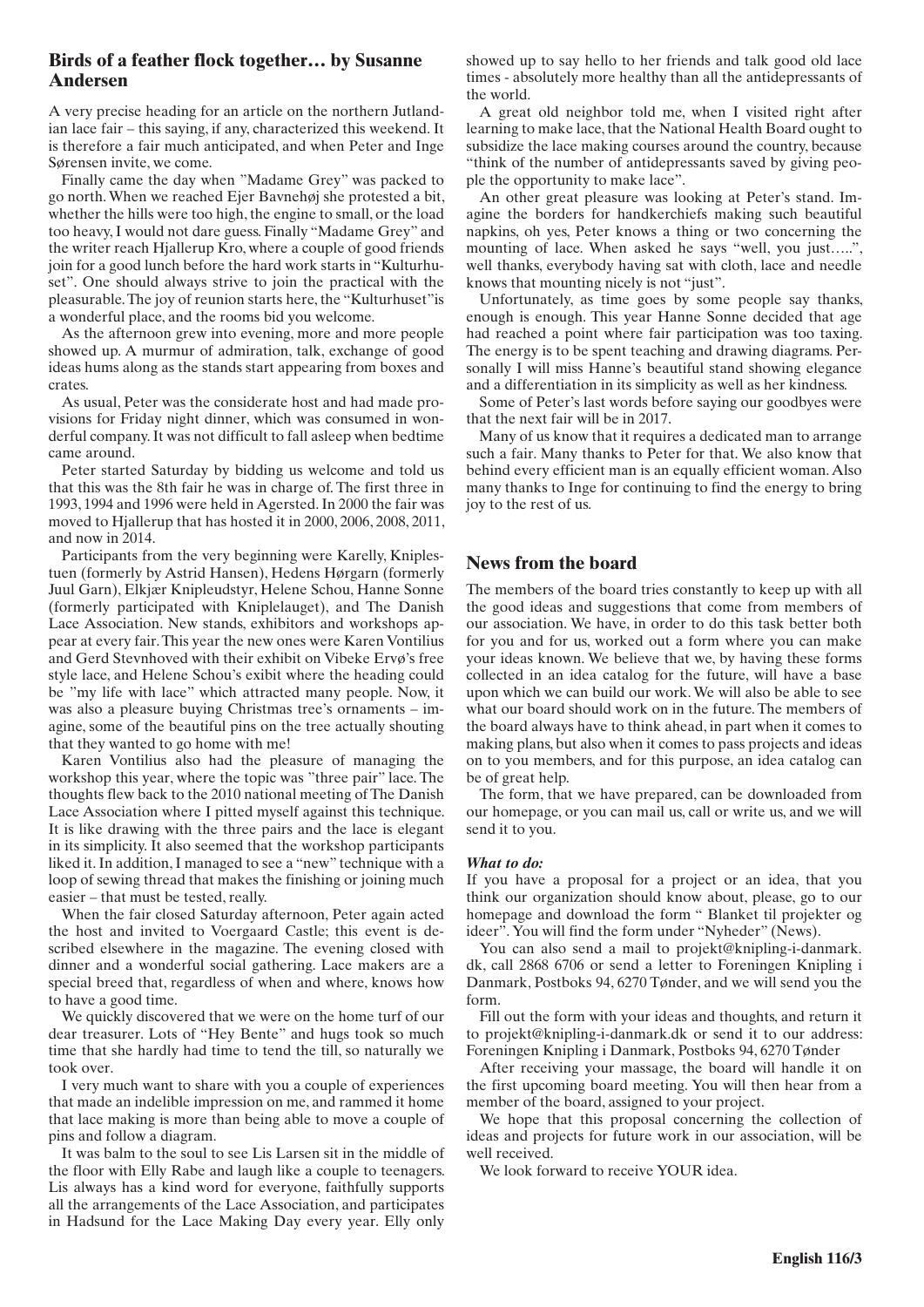#### **When dreams come true by Susanne Andersen**

On the coastal road in Hornbæk there are two women who have made their dreams come true; they have taken a gamble and started their own firm. You have been able to meet them at fairs, first under the name Citrongarn, and now under the name Make or Made. The dream is to be able to play with patterns, colours and thread. This takes place through weaving, knitting and last but not least through lace making. It was lace that made me start Madam Grå and set out towards the east. And it was worth the journey.

Bettina Popp-Madsen and Zuzana Sadlonova really play with thread and colours, and their design shows that they know what they are doing. They met each other in 'Kronværkerne', a shared shop at Kronborg Castle, and discovered that they shared an interest in design but first of all for the actual process of design. It is first when the idea comes into existence that the techniques are thought into the design. When an idea is made, it is not decided immediately whether it is going to be a knitted, weaved or lace made design. As an art teacher I am very impressed with the attention to detail and the resolution not to stick with one technique but let the process decide. At first I do not think that the cliff of Møn or fossils can be made into lace but I learnt something new after a conversation with Bettina and Zuzana. When I see a skeleton of a sea horse, I think of nature, but not at Make or Made where a skeleton is thought as a design. And today there is the loveliest lace made sea horse that is made in silver on the actual drawing of the skeleton. I was allowed to look into the most sacred: the portfolio with drawings and ideas and I look very much forward to see what will be made out of the lovely drawings.

Bettina graduated from the textile programme at The School of Decorative Arts, now The Royal Danish Academy of Fine Arts Schools of Architecture, Design and Conservation. She has worked as a textile designer for Martinique/InWear and has made patterns and design for their use. Bettina is part Danish and part Dutch, and she has lived in Sweden for many years where she got to know the traditional Swedish textile techniques including the Vadstena lace making technique.

Zuzana is both self-taught and has attended Tekstilskolen, Håndarbejdets Fremmes Skole (the school of textile) in Holte. She also has a master's degree in Chinese and intercultural communication. Zuzana was born in Slovakia but she had lived in China, Thailand, Sweden and now here in Denmark. She likes very much to play and experiment with the Slovakian lace making traditions. She particularly likes tape lace, which happened to be some of the first I saw in their shop because there was a dummy dressed in the model of her wedding dress and on the wall was the lace that will decorate the dress. On 16 August Zuzana is going to get married, so every free moment is used on lace making. And I wonder if Zuzana might be persuaded to let the dress be exhibited so the rest of us can be inspired. On Make or Made's Facebook page you can follow the wedding dress project: www.facebook.com/makeormade.

# **Männer und Spitze (Men and lace) - a talk given by Lothar Stang on the German lace conference in Hattingen, April 25th – 2014 – some of the main issues by Marianne Nielsen**

Lothar Stang (1) had put together an hour talk about men and lace that I looked very much forward to hear. How this could connect with Spitze Kleidet (Lace adorned) that in German can mean many things, I thought not to be difficult to understand. One have always on old paintings seen that especially men liked to adorn themselves with lace, with which they could show off their wealth, power and importance. It turned out to be an hour where we as audience were taken on a tour

in time, culture, war, peace, aristocracy and the peasants struggle for survival.

The pictures in this article are not of the best quality, as they have been taken from a screen – I apologize for this, but have decided to use them in spite of this, as they support the message.

What was the occupations of the men of the past? - to build the house, and the woman's was to arrange and to adorn it. For that they used lace for bedlinen, tablecloths and curtains. In meager times, the men had to chip in making lace, for ex. in Erzgebirge and in England, in order to make ends meet.

But there were other reasons for men to make lace. Many men were wig-makers, but as fashion changed, and wigs got out of style, many wig makers started to make lace out of hair.

Many of the men that became lacemakers, were well dressed and well off, and on the picture you see one of these men, properly dressed, sitting by his lace pillow(2). The uniform of a lacemaker of the time. As quoted from the talk: "lace making became a gentleman's sport".

Many men made lace out of interest, but even more, wore lace whether because of their social status or due to their official dress. In the 17. and 18. century regents, noblemen, officers and officials wore lace – and lace was expensive.

A French nobleman had expressed that lace equaled the worth of gold. There were noblemen that had to sell off farms and life stock in order to buy the lace that belonged to the dress code in the French nobility. The story also tells, that a French aristocrat had uttered that he walked around with 32 hectare vineyard around his neck.

Lothar Stang also told a story regarding the Spanish war in the 18th century between France and Spain. The French officers had to be properly dressed. However, their lace was dirty, and they needed them replaced. They asked Spain for a cease fire, which was granted them. The lace was renewed - and the war could go on.

The catholic cardinals wore lace in the 18th century (3) and the English mayors still do today. The head mayor of York was given new lace in year 2000 (Lacemaker , June 2000) and if you take a peek into the publication "The London Mayors Association", you will in their magazine from Spring 2011, on this webside: http://www.londonmayors.org.uk/docs/ LMANews0511.pdf, page 12-13, find a multitude of mayors of London wearing beautiful lace.

After having talked about mens love for wearing lace, the rest of the speech told about the tools and other equipment used in lace production. As expected, men always played a big role in this part of the lace production.

Men have had a role in everything from making the pillow stands to harvesting the hay used in the lace pillows. Men have also caught the fish – especially in the Baltic countries - from which the bones were used for pins(4). Well, I have never thought about what lacemakers used before they had pins – but, of course, fish bones have been a good solution!

Men also produced the paper and thread, and later on, also developed the lacemaking machines(5).

We also heard about Tzar Peter the Great in connection with men's relations to lace-production . He opened lace-schools and hired a "pricker" as a skilled worker. He, being a man, was looked upon as the family-provider and therefore had to earn more than the female lacemakers!

Men were also employed as pattern designers in order to improve the prickings and in order to "give the soul of the lacemaking, the pricking, the right sense of style". Venice, Bayeux and the Vienna School also had men employed as "lace translators" and designers. Domenico Petri opened a school in Sansepolcro and also developed his own lace. You can see one of his patterns in picture no.6 (6) and read more about it here: http://digilander.libero.it/gloriavalli/esansepolcr.html and

http://web.tiscali.it/merlettoitaliano/storia/ merlettodisansepolcro\_e.html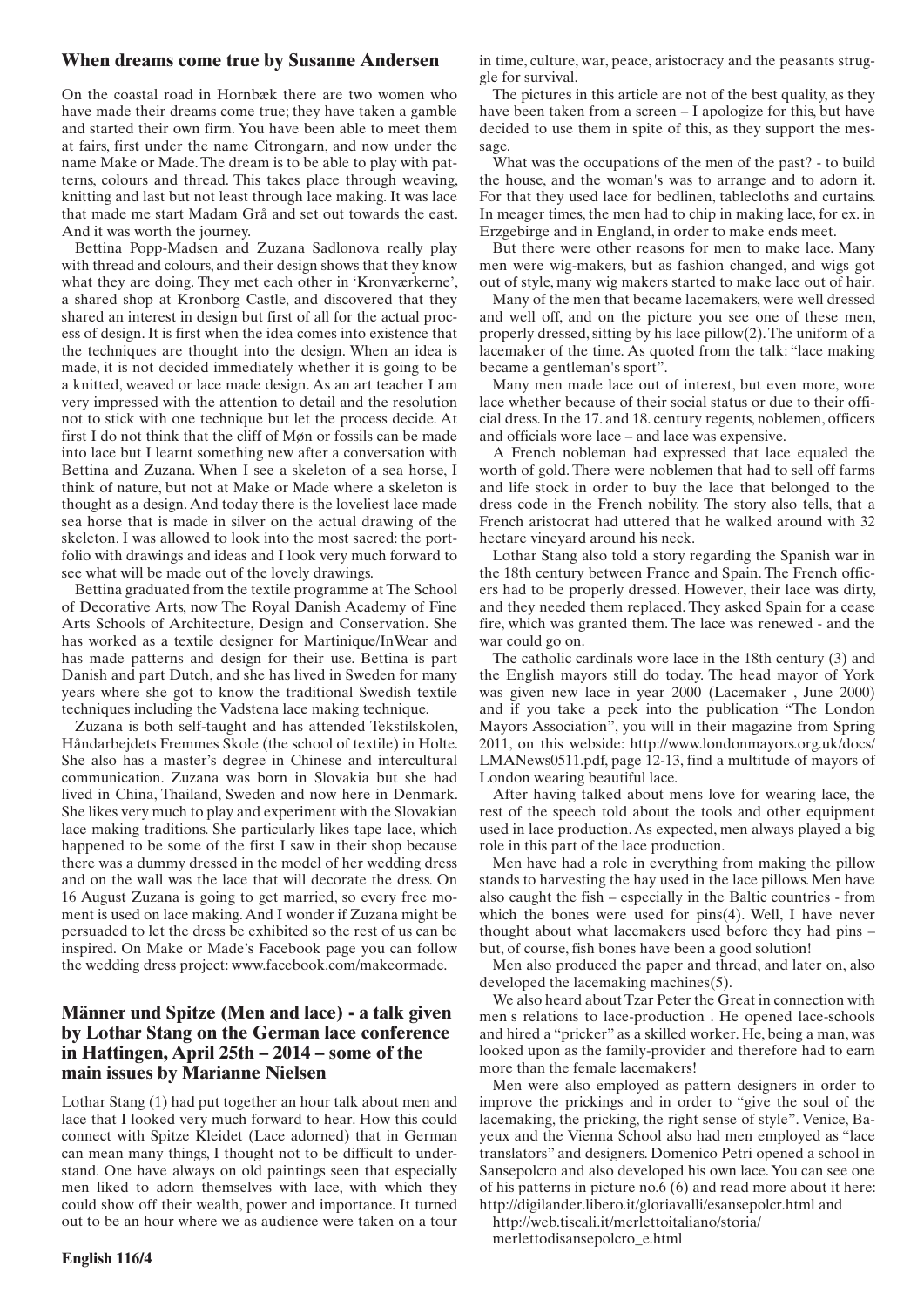Men have also given name to lace. Four of them was mentioned in the talk, whereof two were familiar to me: Petterson Lace, free-hand laces from Scania, and the Christian IV lace.

A lace named Point de Colbert is named after the finance minister of Louis XIIII, Jean Baptiste Colbert. He also worked as a lace merchant from about 1765. He bought lace from the makers in Venice and named them after himself. These laces are also known under the names Point de Venice and Point de France.

Another fun history tells about Charles I' court in England from about 1631. The painter Sir Anthony van Dyke was employed at his court. He "created" van Dyke Lace, timeless lace, that he used in his paintings so these expensive portraits would not go out of style with changing fashion.

Lothar Stang is a fascinating storyteller, and before I knew it, the hour had passed, I had gotten a lot wiser and inspired to dive deeper into another exciting corner of the history of lace.

## **Lace at the powerhouse Museum in Sydney, Australia, by Helle Schultz**

Powerhouse Museum in Sydney, Australia, is really worth a visit for us lace lovers. The museum is gigantic. In square meters, it is the biggest museum in Australia. It contains more than 500.000 items, and everything is there, from spaceships, steam engines, whole trains and Mars-vehicles to the development of computers, furniture design and what to wear when. And, also the finest of lace.

The museum has four floors. One step down after having entered the museum, and a walk as far as you can go, and you find a little room, containing an enormous treasure. The room is called 'Lace Study Centre'. You are able to do serious studying of lace here. There are about 300 pieces of lace from all over the world, both needle lace and bobbin lace, representing the last 500 years.

The lace centre is run solemnly by volunteers, and they are enthusiastic, have a great knowledge and are more than willing to tell what they know about all the different lace peaces in the centre. I stood, ready and with great expectations, in front of the entrance Monday morning when the museum opened. I met Alice Vokac , who mostly volunteers on Mondays. There are cabinets with glass - covered drawers on both sides of the room. Much of the lace is shown in them. On one side of the room, there are shelves with books, and in the middle of the room, a table for our use. Over the cabinets on the other side, there is a poster board filled with postcards etc. picturing laces from near and far. There are also three locked metal cabinets on this side of the room, but I will come back to them later.

In some of the many drawers, you can see for ex. both a black and a white Bedfordshire lace (fig.1), and a black Chantilly lace (fig.2). Also the needle lace, like the Irish Yougal lace on fig.3 is pretty. Many of the pieces have fantastic, curved flower garlands of different kinds, but my chin really dropped when I opened the drawer containing one of the oldest pieces of lace in the collection (fig.4). This is a needle lace, dated back to the 16oo's. The motive is the heroine Judith, saving the Jews under siege. She goes in to the enemy's camp and finds general Holofernes. She seduces him, makes him drunk and kills him with his own sword. The enemy flies the next morning. On fig.4 you can see Judith putting the general's head into a bag, held by her servant. His decapitated body is seen to the left. The details of the lace are stunning. See for ex. how nicely the three fingers stand out. Even the blood, streaming from the body, is not forgotten! Shiny, red silk thread is used for the blood, and for the hair on the three persons and the general's beard, real hair has been used. An exciting, but bloody history is described in this piece of lace.

Alice and I spent a wonderful time together, and different

lace topics were lively discussed. Alice also told about the last three locked cabinets in the room. They contain selected laces, mounted separately in glass frames, which can be taken completely out of the cabinet, so they can be studied under magnifying-glass and from both sides. But having had so much to talk about, the time had ran out, so I stood ready again when the museum opened Tuesday morning. This time another volunteer was present, Judy Hammond.

Besides our lively conversation, the Monday had been quiet in the lace centre. It was only two visitors that day. The Tuesday was quite different. People came and went through the whole day. Many students from the local design school came in order to get inspired by the old lace for a project they were working on. To have a little conversation with them was also exciting. Well, I had to get going with my own project, so I asked Judy for the key to the locked cabinets, but the key was not there! Calls for help were made to this and that person, perhaps for an extra key, but to no use. But, with a visitor all the way from Denmark, a key had to be found. A lady employed by the museum came to help in the hunt for the key. Happily, it had only hidden itself on a shelf up high, so it was difficult to see. The cabinets were opened, and I could start. We looked through a lamp with a magnifying glass, and the details stepping forward in the grounds between the beautiful flowers and leaves in the tight Binche- and Valenciennes -laces, were remarkable. It was a big pleasure to look at them. Fig. 5 shows a Valenciennes lace and fig. 6, some details from the same piece of lace.

The 'Powerhouse Museum International Lace Award' was given out in 2011, and an exhibition called 'Love lace' was set up in connection with this. The museum also published a book with the title 'Love lace – Powerhouse Museum International Lace Award' containing beautiful pictures of the more than 100 different final projects from 20 different countries. Alice Vokac, who I met Monday, had participated, and her project was pictured in the book. She had made the Sydney Harbour Bridge in lace. This is, like the Sydney's Opera House, also an Icon for the Sydney's harbor. Alice had used different Milanese tapes for parts of the bridge's lattice-constructions. Her inspiration was a photo from the opening of the bridge in 1932, and even the old photos were put into the lace. Very impressive indeed! Alice told me that the museum has the lace, but it does not belong to the pieces available for the public yet. I hope that this will change very soon. There are pictures of the lace on the internet. There are some links underneath.

In the judging of the lace, the visual effect, originality, creativity, new-thinking in design, materials and techniques, was considered. Very many exciting projects were handed in, and lace techniques were used in many different ways. Another finalist was Joep Verhoeven, who makes large metal thread fences with lace motives. The fences are exported all over the world. The usual metal-fencing for ex. around sports arenas, are not very nice looking, but when they are made in big lace patterns, that's another story. You can find many examples of them on the internet. I have given you some of the links underneath.

All in all I had a terrific time in the 'Lace Study Centre'. It is no doubt in my mind that I will do it again if I get the opportunity, but it is far from Denmark. Happily, we got the internet, and I have collected many links for related home-pages for you underneath.

The hidden treasure in the 'Lace Study Centre' is not only special because of all the beautiful and historical lace, but also because of the volunteers and their big efforts. And how wonderful it would be, if we as visitors were able to see even more of the lace in this beautiful collection.

#### Links:

Lace Study Centre in Powerhouse Museum, were from lots of pdf-files containing many exciting things can be down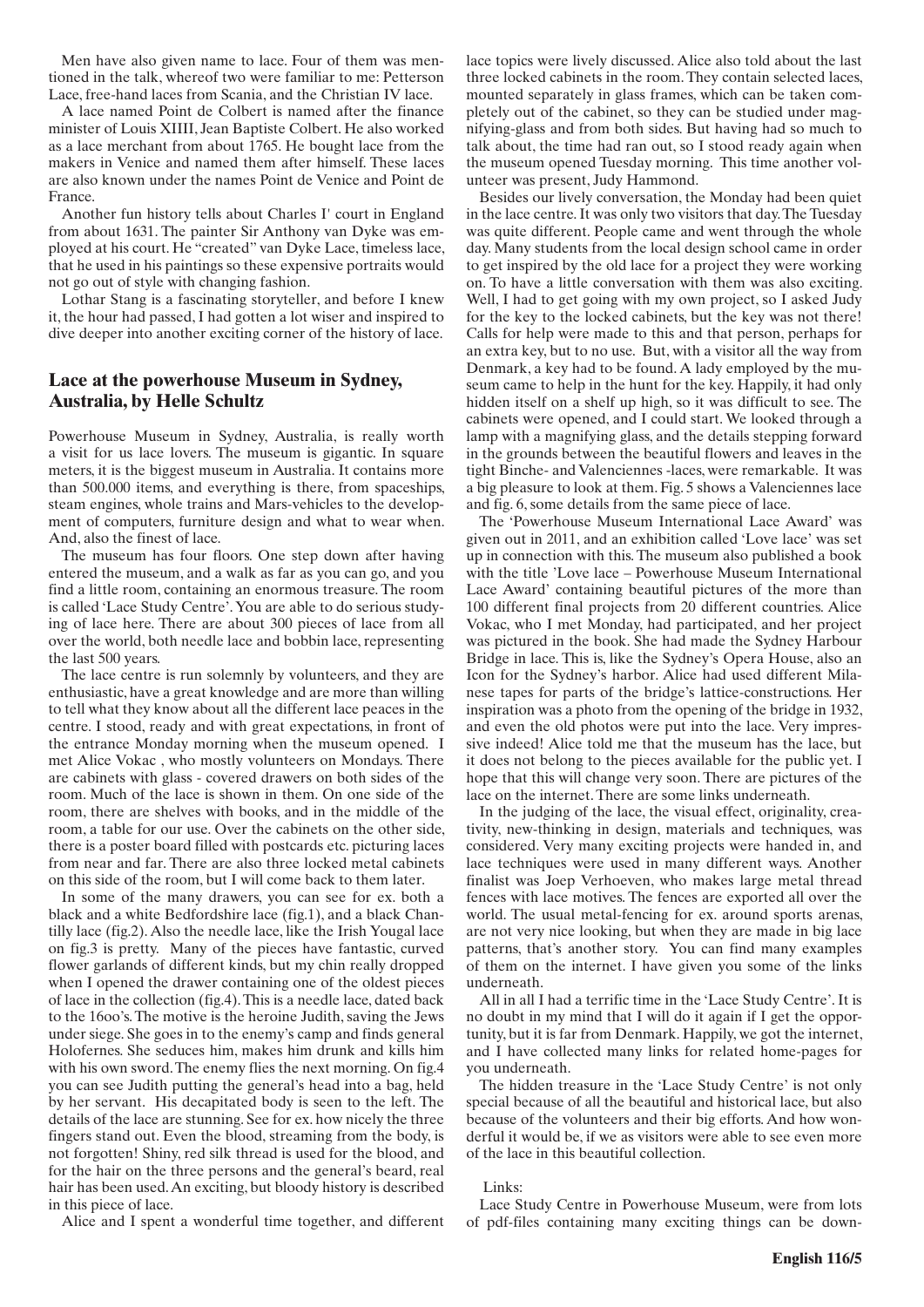loaded, like material from earlier lace exhibitions and a description on a vacation dedicated to lace. Be aware that the file containing the classification-system is very big, and that the downloading takes time. You can also find a little video on the Centre's homepage where a volunteer, Robyn Weinholt, tells about the lace piece of the violent decapitation of general Holofernes:

Love Lace – Powerhouse Museum International Award:

Introducing Love Lace, video on You Tube, where some of the participating projects are shown:

Love Lace Unveiled, video on You Tube, where some of the participating projects get unpacked:

Love Lace, the News where the Award-winning project by Anne Mondro is being displayed. She had made a model of an old Ford-motor in 3-D. 20.000 Australian dollars came with the award:

Love Lace, Alice Vokac working on her project with Sydney Harbour Bridge:

Love Lace, Alice Vokac's finished project:

Love Lace, metal thread fence by Joep Verhoeven: Lace fence, Joep Verhoeven:

#### **Tour to Museum Sønderjylland Kulturhistorie Tønder and Drøhses Hus.**

Foreningen Knipling i Danmark arranged, on May 30th, a trip to Museum Sønderjylland Kulturhistorie Tønder and to Drøhses Hus, both located in Tønder.

We were 18 people, happy and excited, in wonderful summer weather.

Our first stop was Tønder Kunstmuseum, where we had a tour led by Elsemarie Dam-Jensen, a very good and engaged guide.

The tour started with a special exhibition on 'huelin', of course all in Tønder-technique.

This exhibition was set up for the bobbin lace festival in Tønder last year, but was prolonged through the whole year of  $2014$  – good for us!

The exhibition was the result of the cooperation between the museum and an American, Michael Guisiana. Michael Guisiana has, in short, photographed a big part of the museum's collection on 'huelin' and thereafter reconstructed 10 of them, published in the book 'Spindelvæv og drømme' and the reconstructions were also on view in this exhibition.

The history around 'huelin' starts about 1830, where the women from the country side used them as adornment over their bonnets. They were mostly worn outside the caps, so that as much as possible of the beautiful (and costly) lace could be seen. But they were also seen used under the caps.

The lady got the cap to wear on the evening of her wedding, as this signalized that she was a married woman.

The exhibition showed both the flat 'huelin', used in Slesvig, and 'huelin' with wings, used on Zealand.

We continued to the permanent exhibition on Tønderlace: Den fineste tråd – kniplinger fra de sønderjydske museer. (The finest thread – bobbin lace from museums in Slesvig)

It was like being in a treasury. We entered a room with many cabinets, containing the most beautiful exhibitions. We saw, between others, an old Tønder-pillow, bobbins, a glass bowl for spreading the light, also the remedies, which the lace maker had to provide herself.

Also a Tønder-pillow with 'skrævl', pieces of leather, used for protection of the lace pillow. The 'skrævl' contains holes for stils. The Tønder pillow belongs to Ester Jegind Winkel, born 1915 in Ellum by Løgumkloster, and she is still among us. The name of the lace on her pillow, is 'the Passion-flower'.

The lace merchant's remedies were also on display: A yardstick to measuring the finished lace, the finest linen thread and an old fashioned scale for weighing the costly thread, and old prickings.

The prickings belonged to the lace merchants, and by receiving one, you made the contract to make this specific piece of lace, at the same time. As the lace makers made their living by making lace, it was important to work fast, and to keep on working the same lace, was of big help.

It was a glass from 1741 exhibited, engraved with a lady making lace, a lace merchant, measuring the finished lace, and another woman, probably his wife.

And all this just in one cabinet!

Another cabinet showed a time-trip through the history of lace, starting in the late 1600. The most beautiful exhibition, for ex. a black barbe.

We saw the lace merchant's sample book, which contained samples of the lace he had for sale. This he could show his costumers and they could order the amount of yards they needed of a chosen pattern.

A number of paintings were on display, among others, a portrait of the known lace merchant, Jens Wolf (1774 – 1858), and his wife, Wilhelmine.

Jens Wolf kept a diary of his life as a lace merchant, and it is from this diary, that we have so much knowledge about the time when Tønder lace was on its peak as a trade.

Lille laces were also on exhibition, as these have been the inspiration to what we today call Tønder lace. In short, one can say, that Tønder lace is a simpler version of Lille-lace.

There were also samples of needle lace.

Finely, there was a cabinet with Queen Alexandrine's lace equipment: pillow, patterns, bobbins and not to forget, a pillow with 'Eternellen'. Even a queen has to start someplace.

It was difficult to leave this exhibition for the 2 hours lunch break. We had lunch in the beautiful town of Tønder, where we also used the break to digest all the impressions from the Museum Sønderjylland Kulturhistorie Tønder.

We met each other again in Drøhses Hus after lunch, where we saw two exhibits. We were again in the good hands of Elsemarie Dam-Jensen.

The main house has its own history, which I will not mention here. I will only mention the garden, which is arranged like a lace pattern, best seen from the second floor.

The first exhibition we saw, was 'Løver, Kroner og Monogrammer) – Grev Axel af Rosenborgs Kniplesamling' ('Lions, Crowns and Monograms – Count Axel of Rosenborg's Lace Collection')

This exhibition was set up in connection with the bobbin lace festival in 2013. We saw lots of beautiful lace, both bobbinand needle lace, and also lace sewn on to machine net. This was also an exhibition, difficult to leave.

After this, we visited the permanent exhibition, 'I tråd med tiden' about the development of lace through time and use of lace in fashion. It represented the time from the year 1900 and until now.

Of course, we also talked about Hansigne Lorenzen, who worked so hard in order to preserve the technique of Tønderlace after its decline as a trade due to machine lace, which was so much cheaper to produce.

 The exhibit was a fantastic trip through the development, fashion, colors, use and materials of lace. This display also included Foreningen Knipling I Danmark., and was another exhibit hard to leave.

The highlight of this wonderful trip came when we were able to look at materials from the archives. It was lace made by Katrine Thuesen. It contained a placemat, a barbe, a collar, a handkerchief and a woolen shawl.

Katrine Thuesen died in 2009, 91 years old. Bobbinlace was her life, and she made, and sold, many pieces of lace. She also made lace with Damekredsen (The Woman-circle) in Copenhagen.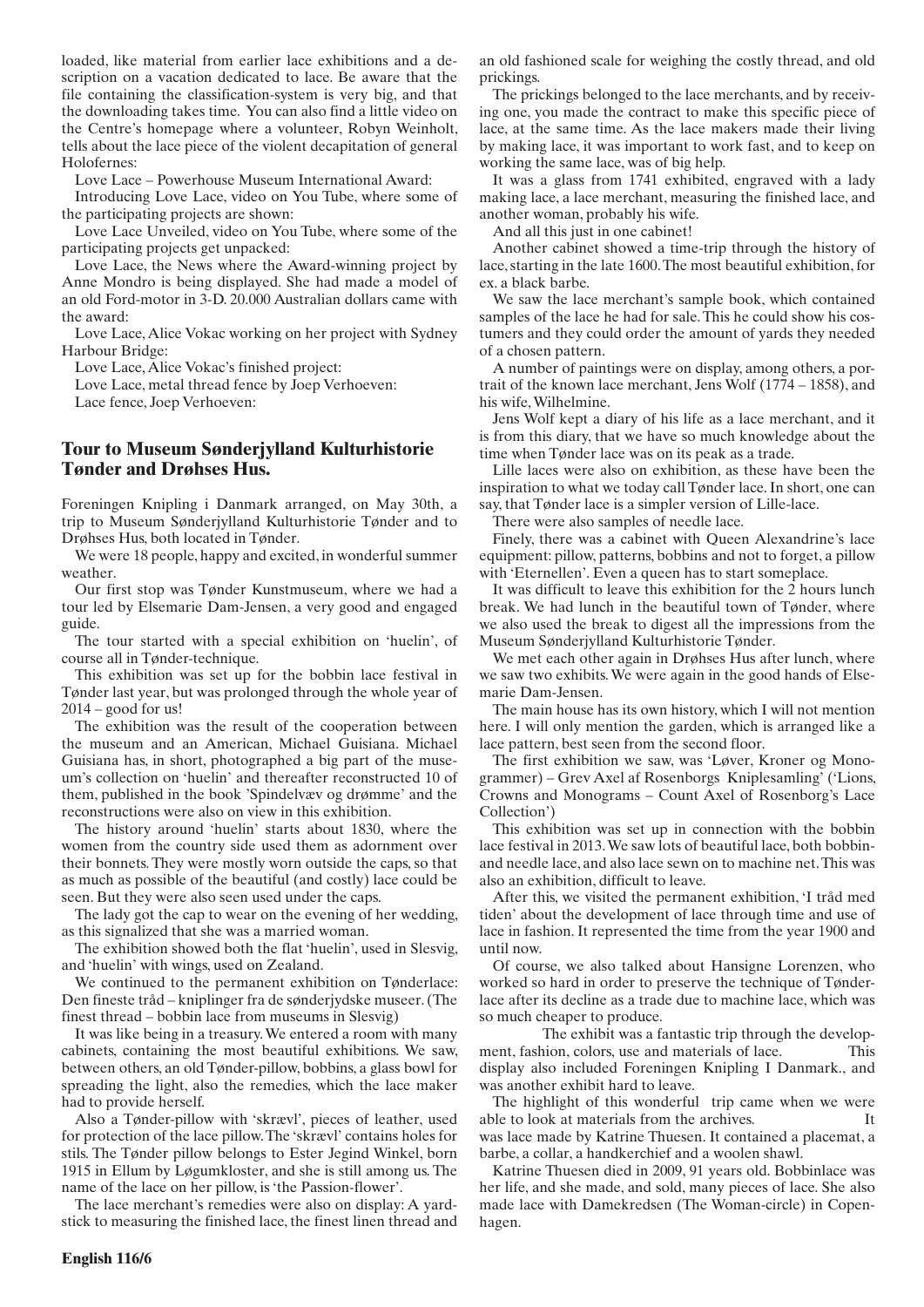She came in touch with Bent Wegeberg from Thyborøn in the late 1970's. He worked as a ship pilot and wanted to collect bobbin lace. Katrine Thuesen made many pieces of lace for him through the years, and many of them can be seen in Drøhses Hus.

Thinking about the great importance Katrine Thuesen has had for the preservation of Tønder lace, it was almost an atmosphere of awe in the room , when these beautiful pieces of lace were unpacked. A perfect end to a fantastic day.

I will take the opportunity to urge you to visit these exhibitions if you have the opportunity. They are really worth the visit.

> *Written by Anette Nielsen, Præstegårdsvej 12, 6771 Gredstedbro.*

## **The members**

Rikke is has been comfirmed, and we made bows for the table settings (from Forårskniplinger by Aase Nielsson) and flowers for the table (from Bord dæk deg, by Birgit Poulsen), all in bobbinlace. Rikke also did some of the lace, something she of course has learned from her grandmother.

> *Sincerely, Jette Thomsen Tøndervej 14, Vedsted 6500 Vojens*

#### **Adoration, Idea, Brooch.**

I enjoy making lots of small projects, something I can finish right after I start. Therefore,the making of brooches fits my temperament just right.

I fell for the flower in Anna's pattern: Anna's Flower, Kniplebrevet 100/9, a wreath with 4 flowers and 4 sets of leaves, formed in a wreath with a ring around on the in- and outside. I copied the parts of the pattern separately (flower and the set of leaves) and made 2 flowers and 1 set of leaves, put it together and attached it to a brooch-klasp.

I hope Anne also likes her pattern to be used as a brooch.

I plan on making more brooches during summer (ideas are already "in the making"), and my shawl, that had to give way for my brooch-craze ;-) I bet, something new will probably also show up during the summer, that will be made, when the season starts again.

*Good summer-wishes from Vita, Ørbæk*

#### **A tradition was founded by Susanne Andersen**

I have in more than a year been a member of "Knipling-gruppen" ("the lace-group") on Facebook. This is a group, where we share pictures, get help if needed, if we want to know the designer of a pattern, a lace piece we want to share with others or just the need to be in touch with other people sharing the same passion and big interest.

A decent tone is important in the group, the no-no of trading or buying copies of patterns from each other, and all in all, there is an emphasis on charing the joy of our common interest.

I got in touch with another lady from the group, Susanne Højbjerg, over a cup of tea and an apple-cake on the Slagelse Fair in 2013. The chat went from Tønder over parrots to the idea that it would be nice to meet face to face with the, by now, many and good friends in the group. It is not far from thought to deed in our world. We put up a poster in the group, asking if there was an interest. And it was – but where to meet?? Well, wherever we find a meeting place in the country, it will be far

away for somebody – so, we chose Nyborg. It was possible for us to rent Nyborg Husflids skole's wonderful rooms, and after some forth and back, the date was set for Easter Thursday, April 17th this year.

Finely, Easter Thursday was there, a day that I really had looked forward to, but a day that also gave my stomach butterflies. Would we really have something to talk about? or would it be a "flop" that only had to be done and over with? All the butterflies were gone after 5 minutes.

Unfortunately, there were a couple of last moment cancellations, but 21 happy lacemakers found their way to Nyborg.

We started off with home-baked roles, tea or coffee, while we unpacked our pillows and admired each others work. One heard the joyful sounds of "ah" and "oh" and "I would also love to make that one".

We discussed the problems with designing our own patterns, the copyright, and how important it is, that we honer this. We also talked about how to use bobbinlace today, so that it does not just end up in a drawer. We also discussed materials, well, we talked about lots of issues. But, we were a group of bobbinlace-makers, so we also made lace. There were quiet times where one only heard the sounds of bobbins dancing on the pillows, until the curiosity again took over, and we talked some more.

Members from many parts of Denmark was there, they came from Hadsund, Tønder, Slagelse, the Storstrøm area, Ølstykke, Bogense, Svendborg, Odense (we were backed up from many members from Funen this day), Nyborg and many other places.

It impressed me to see how diverse the lace pieces were on the different pillows. Everything from the finest eternelle, fan in band-lace, Lutac, Torchon, scarfs, vests, pixie-hats, angels, Aase Nielson's light-wreaths in wonderful fall colors, I had put Knipling i Danmark's annual competition, "Play with grounds", challenge no.1 up on my pillow. I think I gave some of the other members the courage also to take part in the competition. For a moment I thought I had double vision, as Jytte Bjørk's "Oak leaf" was not on one, but on three pillows. I also have to make that one – it is so beautiful.

Lene Birkely Nielsen's beautiful "Spring" was set up on one pillow. Lene is relatively new within the art of bobbinlace, and could not really find a pattern that suited her. So, she bought the German design-program and started to draw – how difficult can it be? Happily, nobody had told Lene, that drawing, that has to be learned, so by now, she designs the most wonderful patterns, that our group loves to look at. Lene has started to sell them, until now only through our Facebook-group, but is thinking about making a homepage.

It was a bit difficult for me to concentrate on my pillow and my own bobbins, as I was sitting next to Tove Hansen from Korsør – not because she talked too much, because that you can't do on such a day, but because she had the most beautiful bobbins imaginable. I got the history about how her husband had convinced an elderly lady in Copenhagen, that did not make lace any more, to sell him her bobbins, so Tove could get them and they would all be together. It was a whole life's collection of beautiful bobbins, that Tove got from her husband – is it possible to give a more wonderful gift?

Some of the bobbins of bone - the birds - had, however, flown over on her daughter's pillow.

We all got a pattern of an Easter-bookmark with us home, donated by Lone Nielsen. It will be exciting to see how many bunnies that will show up in our group.

"A tradition was founded" is the title of my article because we, before we parted, decided to meet again on the same place Easter Thursday, 2015. The only condition for participating is that you are member of Knipling-gruppen on Facebook, that one like to be with people charing the same interest and that one now how to have a good time – because it is one point on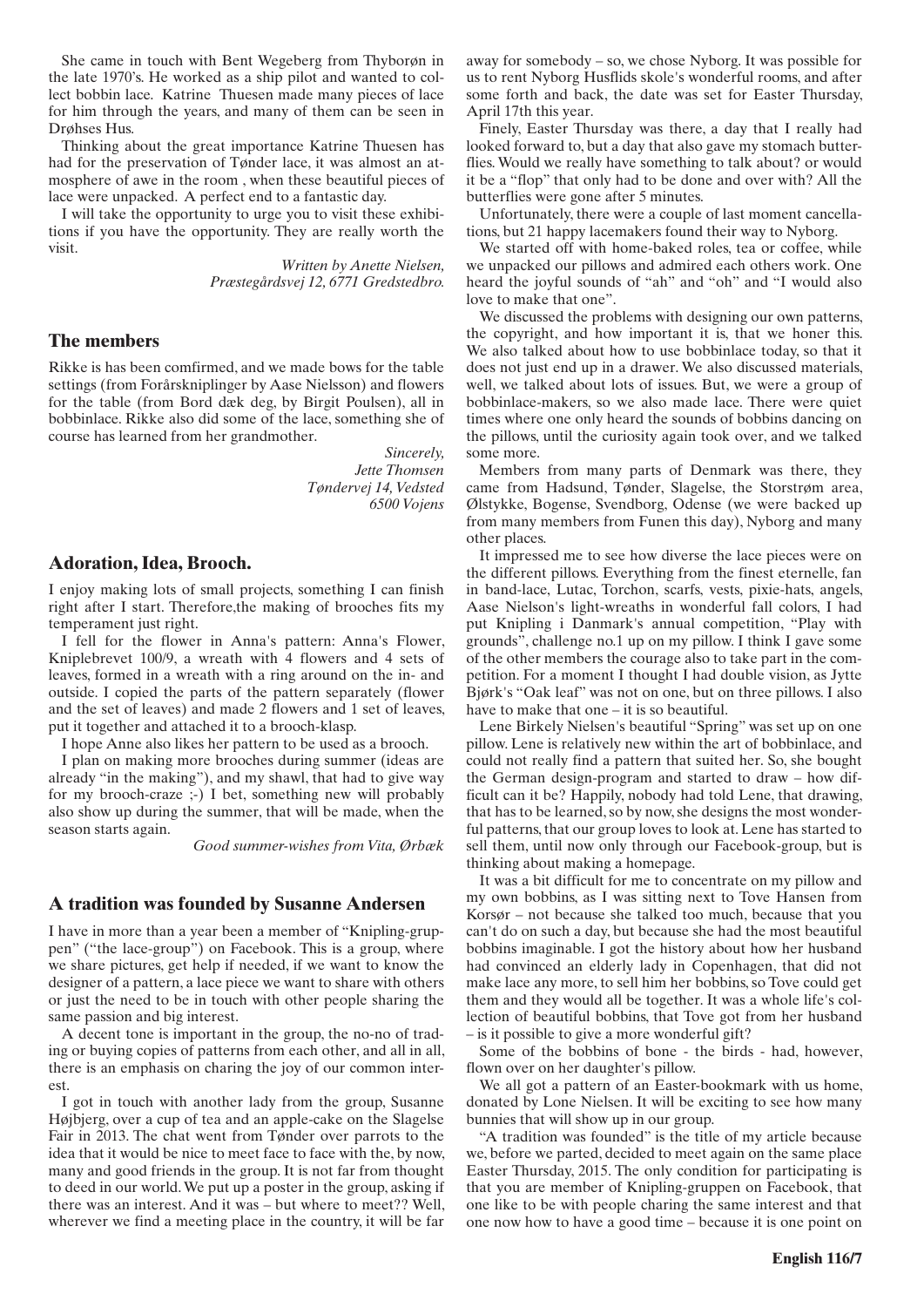the agenda only – to have a good time together – and when that happens among lacemakers, a sense of invaluable creativity occurs.

# **The German conference in Hattingen 2014 by Susanne Andersen**

The city Hattingen hosted the German conference this year. Hattingen has no tradition concerning bobbinlace, but is a city that, with the roots in heavy industry, has understood the need of entering into the new world of technology. I therefor looked very much forward to see how this town without any lace tradition would be able to lift the big duty of hosting the German conference of bobbinlace.

If I have to use only one word in order to describe this, the word must be "wauw". I have rarely been so impressed and so positively surprised as I was when we arrived to the conference on Friday morning. After a good walk we stood in front of "LWL Industriemuseum Henrichshütte", the main place for the conference. We looked around a bit puzzled, thinking that it could not be here – we must be on the wrong place. Big cranes, old rusty train wagons, train tracks well overgrown with weeds, it could not possibly be a place for a lace conference. But the German association knew what they did when they chose Hattingen.

We found the entrance and was taken by the contrast of the ruff industrial walls, the big, heavy and sometimes very rusty machinery and the fine, beautiful bobbinlace. The surroundings caused many men to be present this year. The exhibitions were on different floors, so there were many steps, not always equally easy to use.

The beauty, antic and historical aspect of lace was shown with a private collection.

The main exhibition this year was by Peter Paul Hempel. He presented his "bobbinlace dresses "in a very special and unique environment. The preparation had taken four years, but it was the waiting worth.

The name of one exhibition was "T-shirts – Mitglieder machen Mode". Students of the classes had the opportunity to shine up a T-shirt using bobbinlace. It mostly showed T-shirts adorned with lace, but one or two students had involved the shirt itself by cutting ribbons in the T-shirt and making lace with them.

One kept going back to a couple of the exhibitions in the museum, and they were difficult to leave again. One of them was "Nichts ist nicht Nichts", at first a peculiar title, "Nothing is not nothing", but the lace pieces showed the meaning of the title right away. Ruth Bühlman's design class, "Farbe" (Color) let the lace show how the negative surface can be used in order to design a highlight, and that this is so much more than just a place of nothing.

"Grüne Schienen im Rost" (Green tracks in rust) was an exhibition that, if anything, had found it's right place. In a ruff environment with cold walls and rusty machines, was all of sudden, the most beautiful lace. It had been a cooperation of 39 lacemakers led by Ulrike Voelcker.

Down in a misty cellar room, sending my thoughts to the casemates of Kronborg Castle, was an exhibition I think I returned to 5-6 times. "The Association of the Juriassienne Dentellières " stood behind this playing with techniques of filet- and bobbinlace. The lighting for the displays gave a dramatic impression, so that it once again showed us why they had chosen this venue.

Besides the mentioned exhibitions, there were of course the sales fair, that was located in a school this time. This caused difficulty to get an overall view over what was there, but it also meant that it was lots of room between the stands for lacemakers loving to look and – if possible – also to touch.

A trip to the German conference does not only mean to look at lace. The company, the atmosphere and the venue shape a unity, difficult to describe. A familiar face, lunch on the sunny marked place and the usual icecream at a sidewalk café are all a "must".

Next year's conference takes place in Saarlouis, Saarland, near the French border, April 10th to 12th.

## **Internationale Stunde (the international hour) by Susanne Andersen**

It is also work, when we go to a conference. Throughout the recent years, a cooperation has formed between the Netherlands, Belgium, Austria, Switzerland, Germany and Denmark, and this helps us focus on what happens in the different countries. We meet yearly in the common forum "Die Internationale Stunde" at the German conference. The latest approach is that the countries are asked to set up an exhibition at the conference. The exhibition has to show what the different countries have to offer concerning bobbinlace. It was LOKK, the Netherlands' bobbinlace association's turn to exhibit this year. The most beautiful classic lace was on display, and the most wonderful hats; hats so wonderful that the calender with the prickings had to be brought home. Denmark has been asked to exhibit next time, in 2016, where the conference will be in the north of Germany. Knipling i Danmark looks very much forward to go into this project.

# **Doily no. 3**

Idea,design: Britta V Jørgensen

Execution: Hella Jacobsen, Gråsten

Materials: 30 pairs of linenthread no. 28/2 or 35/2.

Start: Start on the diagonal line from the point on the outside corner. Hang the pairs on until you reach the middle.

The marked twists are worked throughout the lace.

Finish: Finish with the use of temporary threads or the way you choose.

# **Doily no. 2**

Idea, design and execution: Inge Lise Jensen

Materials: 24 pairs of Bockens linen thread 40/2

Start: Wherever you find it convenient according to the finish you choose. 2 pairs in the outer edge, are not drawn in through the whole pattern, but is worked throughout the lace.

Marked twists are worked throughout the whole lace.

Fig.1 shows how the star-spider is worked. Explanation on how to work a star-spider with 4 pairs. The bobbins are counted 1 through 8 from the left hand side.

Bobbin 2 over 3, 4 over 5, 6 over 7.

Bobbin 4 over 3, 6 over 5.

Bobbin 4 over 5.

Pin in the middle with 4 bobbins on each side.

Take the left hand bobbin nearest to the pin and weave it through the other 3, over, under, over.

Take the next left hand bobbin nearest to the pin and weave it through the other 2, over, under.

Continue until the last bobbin is laid over.

Take the right hand bobbin nearest to the pin and weave it through the other 3, under, over, under.

Take the next right hand bobbin nearest to the pin and weave it through the other 2, under, over.

Continue until the middle bobbins are crossed (bobbin 4 over 5)

Bobbin 4 over 3, 6 over 5.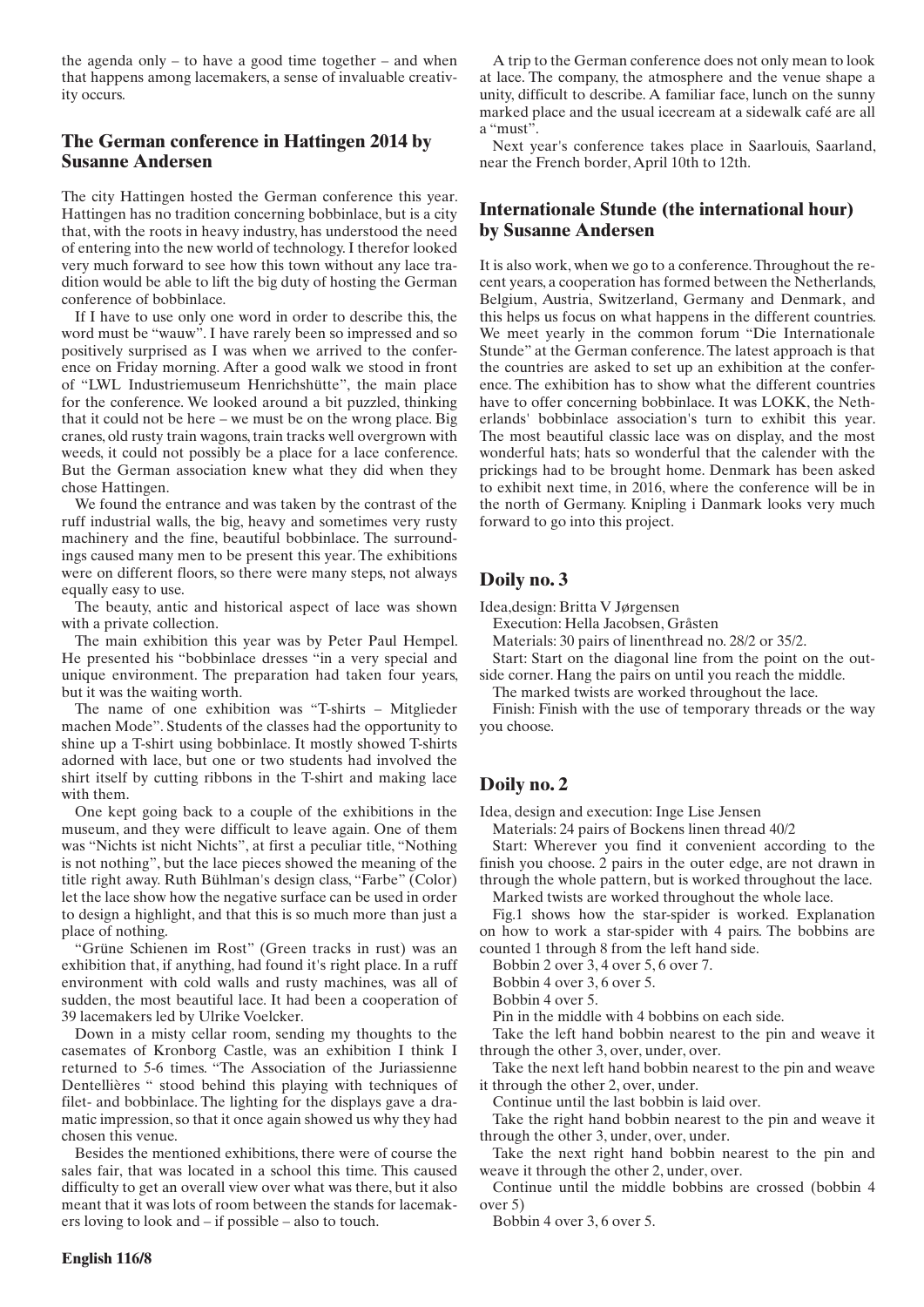Bobbin 2 over 3, 4 over 5, 6 over 7. Twist all 4 pairs twice and continue the pattern. Finish: The way you choose.

## **Snowmen with different hats**

Idea, design and execution: Inge Lindegaard, Ørslev

Materials: 21 pairs white linen no. 40/2 or 66/3. Left-overs in different colors for hats and scarfs. Different amount of pairs for different hats, see descriptions underneath.

6 black beads, 5 mm. Metal thread in different colors is an option.

Start: Start every snowman by making the hat. Afterwards, start the snowman from the bottom and attach him to the hat. A metal thread may be worked into the edges of the figures. It is, however, recommended around the shade of the cap. Twist linenstitch workers before it enters the sewing edge.

Pairs are added and taken out as needed. Use the worksheet as guidance. All pairs are tied off.

1) Top hat: 3 pairs for the brim and 11 pairs for the crown.

Start with the brim. Then, work the crown from the top and sew it in to the brim.

2) Santa hat: 9 pairs.

Start opposite the tassel with 3 pairs and add pairs as needed. Make holes in order to mark where the hat bends. Use all pairs until the end, and finish by knotting all pairs at once.

3) Straw hat: 3 pairs for the brim, 12 pairs for the crown and 3 pairs for the flower.

Start with the brim. Then, work the crown from the top and sew it in to the brim. Work the flower and sew it on to the finished hat.

4) Cap: 8 pairs for the crown and 11 pairs for the shade.

Start the crown. Then, make the shade and attach it to the crown. Make the snowman and work it over the brim, attaching it to the crown where the brim also was sewed in. After finishing the snowman, pull the shade out horizontal.

5) 'Pillbox': 6 pairs for the hat and 2 pairs for the bow.

The hat is made according to the worksheet. The bow is braided about 12 cm. long. If you have a metal thread in the braid, it is easier to shape. Sew it on to the hat.

6) Pom-pom hat: 5 pairs for the edge and 8-12 pairs for the hat. If you opt for stripes, you need 8 pairs + double workerpairs in the colors of the stripes.

Start with the brim. Then, work the hat from the top.

I started by sewing the first 3 pairs into a prefabricated pompom, but this can also be sewn on afterwards.

Snowman: 21 pairs

Start the snowman on the bottom by the arrow. Hang on 4 pairs as shown on the technique sheet. Make a wholestitch with pairs no. 3 and 4. The remaining pairs are hung on shaping a straight edge, both left and right. Start by the arrow again and work forth and back in linenstitch. As long as new pairs are hung on, you do not go through the outside pair, but set the pin inside the outside pair. When all pairs are added, you start also to go through the outside pairs. Work a straight edge. Take pairs out. Take 6 pairs out towards the neck. The rest is used for the head and are taken out when connected to the hats.

The beads are sewn on.

Scarfs: 4 pairs

Start with 2 fringe-knots. There are different ideas shown for the scarfs. Finish with 2 fringe-knots.

The different small parts are sewn on. The lace is starched and the scarfs knotted around the snowmen's necks. Pull a thread through on the tops for hanging. They can hang alone or together as a mobile.

Copyright: Inge Lindegaard,

Phone: 21865641 mail: hli@mail.tele.dk

# **Ribbon with bobbins**

Idea, design and execution: Susanne Andersen, Ullerslev

Materials: 26 pairs of linen thread 35/2 Start: Straight setting up.

The marked twists continues throughout the lace.

The black lines on the worksheet are ribbons with 2 pairs.

Finish: The lace is knotted off , or use a method to your liking.

You may choose to mount the lace on a placemat or to make a longer ribbon. Use your imagination.

## **Alberte – heart scarf**

Idea, design and execution: Lone Nielsen, Stubbekøbing

Materials: 50 pairs Japur Silk Fino. There are 50 grams of thread in a scain, enough for a scarf, 120 to 140 cm. long, or light wool yarn. Multi-colored silk is used in this lace.

Start: Start at the point and hang on pairs until the end of the width.

The hearts are made in linenstitch with honeycomb in the middle. The main ground is a pearlground. The edge is worked in honeycomb with halfstitch on the outer edge.

There is a start pricking, a finish pricking, and the middle pricking that has to be repeated until you have reached the length you want.

You may start and end the scarf in different ways:

1. With fringes

2. By working some rows in linenstitch or

3. By starting diagonally, like the pattern shows.

The marked twists continues throughout the pattern.

#### **Placemat, Ingrid**

Idea, design and execution: Lonnie Nielsen, Storring

Materials: 38 pairs of linenthread 20/2 or 16/2. 36 pairs need 2 meters of thread on each bobbin. The 1st workerpair (\*1) need 4,5 meters on each bobbin, and the 2nd workerpair (2\*), 12 meters on each bobbin.

Start: Start at the point marked \*1 on the worksheet. Hang on pairs until you reach the middle. Attach in the middle.

The marked twists continue through the whole work.

Finish: You can use temporary threads, knots or any finish suitable for this piece of lace.

#### **Interpretation of reconstruction no. 264**

The interpretation of pricking no.264 from the estate of Lucie Krebs, given to Foreningen Knipling i Danmark.

The interpreter of the lace is Sonja Andersen, Ikast

Executed by: Lis Hansen, Odense SV

Materials: 39 pairs of linenthread 40/2

The best way to start is along the black line on the worksheet. Or the way you prefer.

The marked twists continue throughout the lace.

Finish: A good way to finish, is by using temporary threads, or the way you like.

## **'Piv-i r..horse'**

Idea, design and execution: Lene Holm Hansen

Materials: 4 to 11 pairs of 80/3 for the horse.

Start: You start at 1,2,3 and so on. The worksheet tells when to use linenstitch, halfstitch and wholestitch, how many pairs are used in the ribbon and when pairs are added and taken out.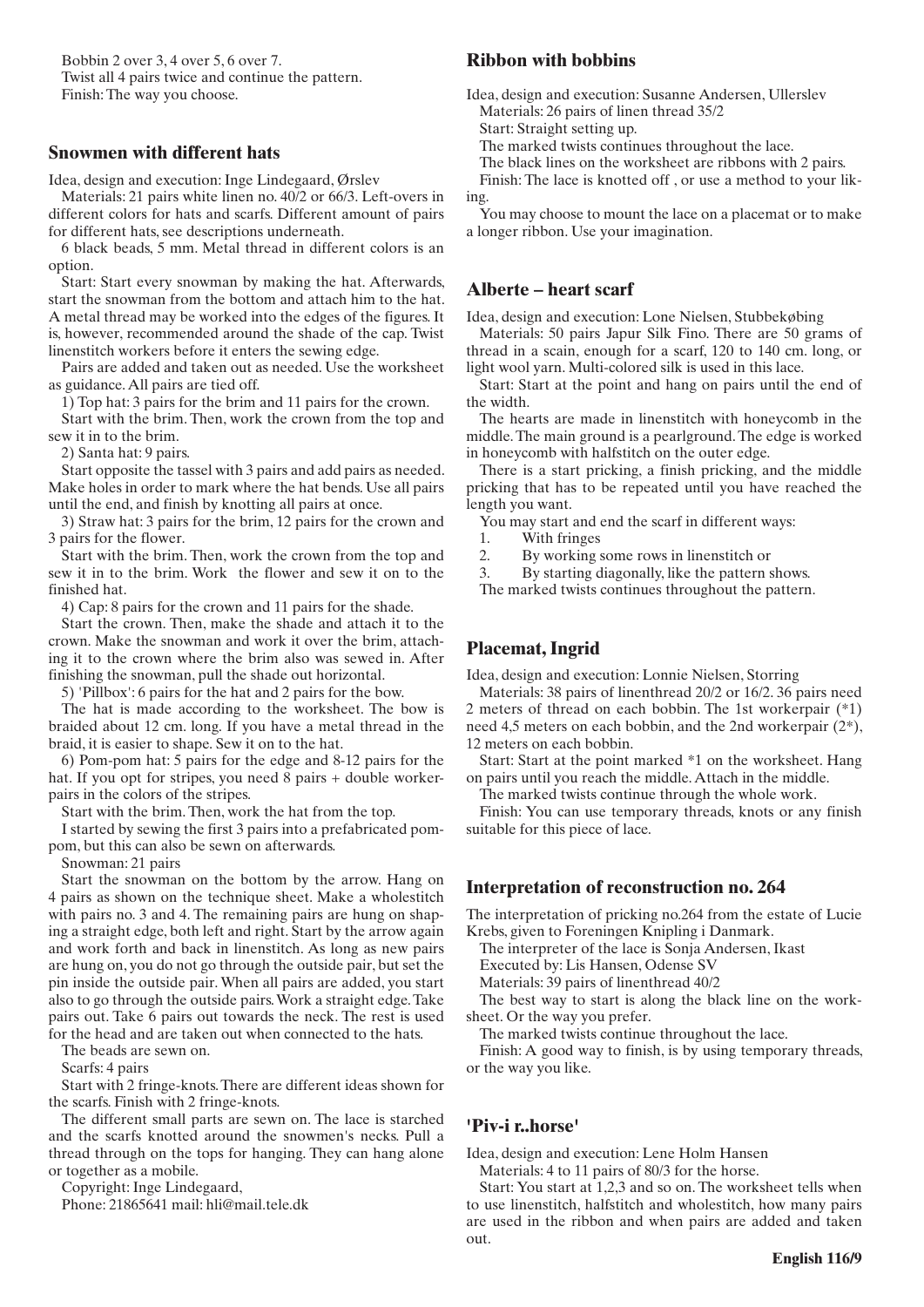The notes may be worked in tallies, braids and linenstitch, or be painted with textile ink.

The eye may also be done with a tally or painted on.

Mounting: Lene has mounted the horse on a piece of well used linen sheet, painted with diluted watercolors. An option is to paint or embroider other things on the picture. Lene has a mat around the picture, in order to be able to stretch it so it sits nicely in the frame.

Our history: One of the girls in Knipleskolen asked one day, if it would be possible to make a horse with a flute in the rear, in bobbinlace. The girl explained, that whenever she asks her Grandfather what his wishes are for Christmas or birthdays, he always replies: a horse with a flute in the rear. She found, it was time to take him at his word. We liked the project. Therefor this pattern. I have, unfortunately, never heard what his reply was to the gift, as the girl never came back for class after having finished the horse.

You can find the following on www.nyhuspotten.dk:

#### *'Piv I røv horses' and other clay flutes*

Wherever we go in the world, we will find clay whistles in most cultures. Denmark is no exception. 'Piv I røv 'heste, Nattergale, Swallerhøns, (horses, nightingales, chickens) a.s.o .- A multitude of clay whistles with it's roots and tradition from way back .

One know about clay flutes from the Middle Ages. They were often used as a protection against evil.

H.C.Andersen and Holberg have written about the 'Piv I røv' horse - even Mozart has made a symphony for children where he uses clay flutes.

In earlier times the potter's apprentices mostly made clay whistles after work. This gave them a bit extra money, as their pay was very poor – or nothing at all. Perhaps his wages was food and board!

Clay flutes were loved by children and was often purchased on markets. Or the children got it as a gift by the traveling potter, as a sort of 'advertisement' for himself.

If one kept nagging about something, one could get the answer: 'be quiet, you can get a 'piv I røv' horse'

It needs, however, some skill to carve a clay flute. A saying goes: 'if you have done it right and the flute gods are on your side – and if you have done a good deed today....Then it will make music for you, when you blow in it.'

#### **Some afterthoughts, "The day thereafter"**

We met, full of expectations, to the class, Knipling – Form og farve (Lace - Form and color) with Marianne Geissendörfer. I was also a bit nervous about it, as the class was held in German. But I found out real fast, that this was no problem. It was a bit tricky for me to express myself, but, with common efforts, it worked out fine. We got the task to color on paper, where vertical rectangles were drawn up, without quite to understand what this was for. All our colorings were put up on the board, and we discussed how the colors worked together and against each other. We were then shown some examples made out of lace. There were several possibilities: One piece of lace was in one color only. Another had two colors, and there were also different possibilities with different thicknesses of thread, different patterns aso. The point with the different types of lace was to intertwine them in different ways in order to archive new patterns and effects, where the pieces on some places had more layers. I started to understand little by little. After that we could start to make lace. We had to exempt the single colored ones, as they did not give much challenge. The challenge starts when there are more colors and they have to cross each other. By noon the lace making had really taken off. Later on that day we were going to start another project. Squares were handed out, with which we should form new patterns and new possibilities with other grounds than in the first piece of lace. I seem never to get things big enough, so I really have to start to work on it now.

This turned out to be a very long day (9am. to 8pm). Back at our lodging, we fell asleep almost right away. We did not even register if the room had a TV, and we had no difficulty sleeping through that night.

We were all set to start again Sunday morgen at 9 am. Some of us were ready to start with the lace, others were still playing around with the squares, but pretty soon we all were busy with our lace-making. In the late afternoon we all went through each other's work together. It was interesting to see that a couple of squares can end up with so many different solutions.

This has been a very exciting class, and I look forward to a following up of this event. Odense Fagskole was a great place for the class. Tables and chars were comfortable, and I came through the week-end without hurting any where.

Thank you to the people arranging this class, and thank you, Lotte, for "nursing" us along.

> *Sincerely Lene Holm Hansen*

## **About the class: Form og farver (Form and colors)**

We were 9 ladies with high expectations, that met up at Odense Fagskole Saturday morning. It is always extra exciting when one do not really know what the class is all about. Form and colors can be so many things. We were handed out shapes that we had to color, not anything where we would think about lace at all, just the coloring to the best of our abilities and ideas.

All our creations were hung up so we could see which colors could go together, and which ones was usable for lace.

Following this, we made a piece of lace after a pattern handed out to us.

Afterwards came the task to make our own compositions after given shapes, and this ended up in many exciting results. We were not able to finish a whole lot, but hope that we remember some of all the things we learned. Marianne was a fantastic teacher. I do not speak German, but others helped me with the translation, so I still got a lot out of the class. It was wonderful to be in Odense Fagskole, as there was coffee, tea and fruit in the recesses, so a big thank you goes to Netop and KID for a couple of long, but wonderful days. I did not think much about the long days when in class, it was mostly a concern before it began. I am at the moment continuing what I started in class, and it is pretty fascinating using all the colors and seeing what they do. I hope that many of us will join future classes being offered, as you learn a lot and also get to know new people with whom you can have a good chat.

## **Et Studie af Tønder Kniplinger**

By Bobbi Donnelly and Michael Giusiana

Price: 298 Dkr.

Language: Danish, English and German

Can be purchased at Museum Sønderjylland Kulturhistorie Tønder

The book begins with a short section about the bobbinlace trade in Tønder. That follows by three short sections, describing the characteristics of Tønderlace. One section tells about the different sewing edges used in this lace, the other section about the big honeycomb holes (Copenhagen holes) and the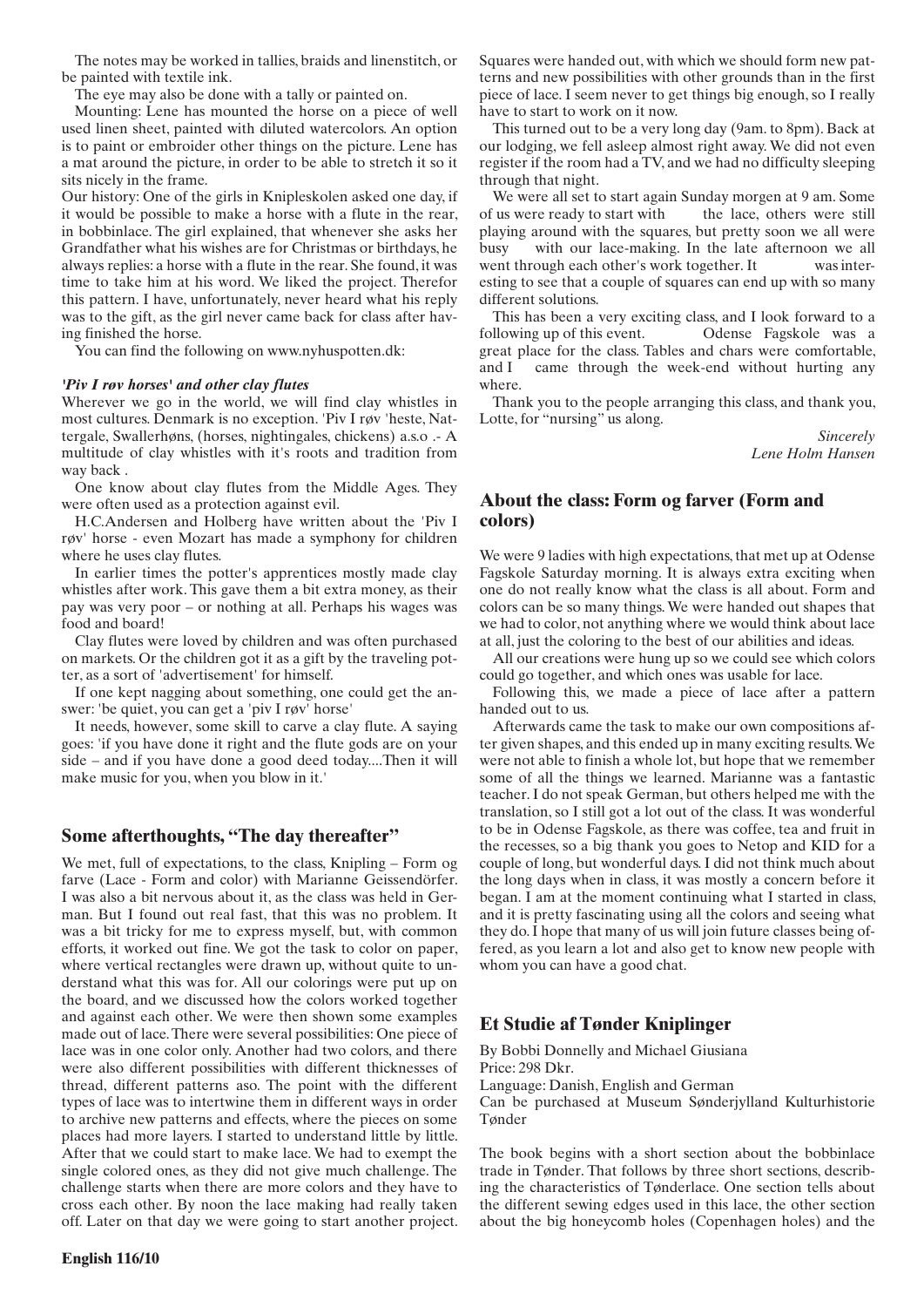third section about the picot edge. A final section tells what happens to the lace when using different angles in the pricking. It is refereed to the museum numbers of the bobbinlace in these first four sections of the book. This means that one have to go back and forth between the different lace samples all the time in order to see and also understand the text. This is a disadvantage, as it causes lots of interruptions in the reading process. After these introductory sections, there are some pictures of the samples of Tønderlace that the lace traders brought with them, and finely there are pictures, prickings and work sheets for many Tønderlaces. There are both very narrow bobbinlaces with few bobbins used, but also patterns where lots of bobbins are needed. At the very end, there are three prickings with work sheets for Danmark's Store Hjerte (Denmark's Big Heart). The book can only be recommended to experienced Tønderlace makers. The reason is, that the work sheets sometimes are incomplete, and a detailed description of the numbers of twists,is missing. Sometimes it is difficult to read where the gimps go on the work sheet and some lines are interrupted on places, which might also cause a problem. The number of bobbins needed is mentioned by each pattern. This is different from what we do in Denmark. We state how many pair we need, so the numbers mentioned in the book, has to be divided by two in order to know how many pairs to use. It is all in all a very nice book,and if Tønderlace is your thing, it definitely belongs in your collection.

*Reviewed by Lone Nielsen*

#### **Conference portfolio Hattingen 2014**

Deutscher Klöppelverband e.V.

Can be purchased through: www.deutscher-kloppelverband. de

Price: 25,00 Euro Language: German

The Conference portfolio 2014 from Deutscher Klöppelverband has arrived.

As usual, it comes with a spiral binding.

It contains 36 different bobbinlace patterns.

Colors, forms and stile are wonderfully mixed, and shows us how diverse bobbinlace can be and how different the use of it is.

Some of the techniques I recognized, are Idria, Torchon, Flemish, Chrysantemum and Cluny. There are possibilities, whether you use thin threads, coarse threads or metal threads. There are patterns for shawls, wall hangings, wind chimes, details for clothing, jewelery, doilies with or without mounting on cloth, pictures and much, much more.

I have personally put my portfolio away. If my daughter sees it, she will give me no rest before I have made a wall hanging with an owl. The piece takes 100 pairs of bobbins with Egyptian cotton, 60/2, plus several gimps – and even though it is beautiful, there are other things to finish first. On an other hand, it has come on my "to do" list.

*Susanne Andersen*

#### **Spitze kleidet**

Publisher: Deutscher Klöppelverband e.V.

Ed: Gräemer, S.; Hempel, P.P.; Luderich, B.; Stang, M.; Steur, M.

ISBN 13: 978-3-934210-90-5

Language: German

Price:  $645.00 +$  delivery

The book can be bought at: http://www.deutscher-kloeppelverband.de/index.php/component/jshopping/product/ view/1/96?Itemid=242

Again this year I am impressed by the German Bobbin Lace Association and their involvement concerning the publication of the book 'Spitze kleidet'. The theme of the book is clothing of lace and all the aspects of it. The book throws light on lace made clothing historically and contains the newest creations as well that have been brought to light through a big project organised by the German Bobbin Lace Association.

The historical examination of lace in clothing from the 16th to the 20th century covers a wide field. It is pleasant reading where you on a few pages get much factual information about the topic. At the same time the passage is lavishly illustrated with photos of paintings that emphasise the message in the text. Together text and photos give knowledge of the development of lace making in the period of time referred to.

Then follows a passage about the lace in the royal Danish collection described by Katia Johansen. The focus is on lace from the rein of Christian IV to Christian VII.

Next, the book continues with a description of fabulous dresses exhibited at museums of fashion in Belgium. There are dresses from the beginning of the 20th century, from the First World War, in Chantilly, Brüssler, appliqué lace and machinemade lace. Here it is really possible to see how the fashion has changed.

When you turn the next page in the book, the style changes completely. Marianne Stang has composed a fine article about dresses designed by the Czech Eva Fialová. You can look forward to it as it is beautiful, and if you feel up for more magnificent lace made creations, you can continue on the next pages. Here an article is describing where you can get a professional bachelor degree in artistic lace at the college of national art in Saint Petersburg. The students' final assignment is to design and make a dress of lace. More examples of this are shown in the book, and in photos somewhere else in this magazine there are photos of some of the dresses that the students had created and a student from the school talked about it at the German congress in Hattingen. They are really impressive work.

The versatility in this book has no end and on the next pages there is an article about machine-made lace from Calais and Caudry. The article begins with a historical introduction to machine-made lace from the 19th century to a description of how today sketches of flowers and decorations are transformed to machine-made lace, which we still see on all kinds of clothes.

Also in lingerie because if there is somewhere where lace has left and still leave its mark it is in relation to women's underwear or as it is called in German: die Unterwäsche.

By reading the book I have learned that men's underwear can be dated to the end of the 19th century and that men's underwear with fly is from around 1850. On the other hand it is not until well into the 20th century that underwear for women is described. The creation of the bra including the drawing for the application for the patent of the bra in 1889 is in this article about lingerie. And then it is also described how lace found its way to underwear. That I will let the readers find out. Perhaps I will return to it in a future article. But there has to be at least one reason to buy this fantastic book, which I am not at all done reviewing.

For there is of course a passage about lace and children's clothes. Here the primary focus is on bonnets, jackets and dresses but I just happen to wonder if lace is not used on christening dresses in Germany.

Then there is the second part of the book that engages in experimental lace for clothing. Here are works of lace in relation to clothing that is produced from 2000 to 2013. Describing the many fields of study would go too far but a look on the photos from the exhibitions in Hattingen somewhere else in the magazine will give a good impression of the diversity in the lace made creations from waistcoats to shawls, jewellery, jackets and dresses.

At the end of the book there are, under the title: experi-